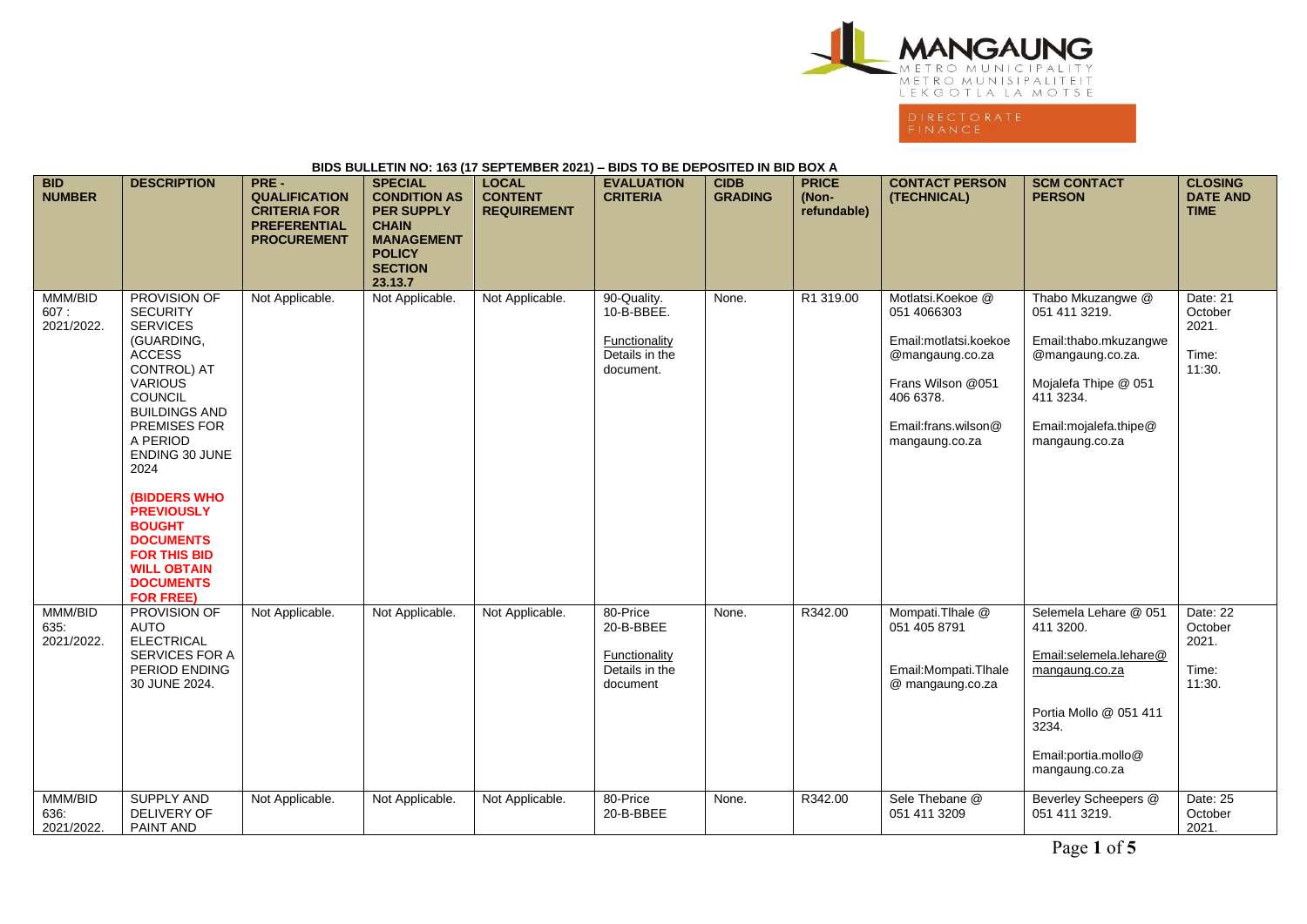

|                               | OTHER RELATED<br><b>ITEMS FOR A</b><br>PERIOD ENDING<br>30 JUNE 2024.                                                                                                                                                                                                                                                                              |                 |                 |                 | <b>Functionality</b><br>Details in the<br>document                   |                               |         | Email:sele.thebane@<br>mangaung.co.za                                              | Email:beverley.scheeper<br>s@mangaung.co.za<br>Ntombikayise<br>Hlongwane @ 051 411<br>3234.<br>Email:ntombikayise.<br>hlongwane@mangaung.                                | Time:<br>11:30.                                 |
|-------------------------------|----------------------------------------------------------------------------------------------------------------------------------------------------------------------------------------------------------------------------------------------------------------------------------------------------------------------------------------------------|-----------------|-----------------|-----------------|----------------------------------------------------------------------|-------------------------------|---------|------------------------------------------------------------------------------------|--------------------------------------------------------------------------------------------------------------------------------------------------------------------------|-------------------------------------------------|
| MMM/BID<br>637:<br>2021/2022. | $\overline{AIR}$<br><b>CONDITIONING</b><br>AND.<br><b>REFRIGERATION</b><br>SYSTEMS: (a) TO<br><b>PERFORM</b><br><b>NORMAL</b><br>SERVICING ON<br>ALL AIR-<br>CONDITIONING<br>CENTRAL<br>SYSTEMS AND<br>UNITS,<br><b>REFRIGERATION</b><br>SYSTEMS AND<br><b>OTHER</b><br>SYSTEMS NOT<br>SPECIFIED, (b)<br><b>TO PERFORM</b><br><b>NORMAL REPAIR</b> | Not Applicable. | Not Applicable. | Not Applicable. | 80-Price<br>20-B-BBEE<br>Functionality<br>Details in the<br>document | 1 ME /1 ME<br>PE or<br>Higher | R342.00 | Fanie Vanwyngaard@<br>0824203700<br>Email: Fanie<br>Vanwyngaard@<br>mangaung.co.za | co.za<br>Thabo Mkuzangwe @<br>051 411 3219.<br>Email:thabo.mkuzangwe<br>@mangaung.co.za<br>Lindiwe Ndebele @051<br>411 3234.<br>Email:lindiwe.ndebele@<br>mangaung.co.za | Date: 26<br>October<br>2021.<br>Time:<br>11:30. |
|                               | <b>WORK ON ALL</b><br>AIR-<br>CONDITIONING<br>CENTRAL<br><b>SYSTEMS AND</b><br>UNITS.<br><b>REFRIGERATION</b><br>SYSTEMS NOT<br>SPECIFIED. (c)<br>SUPPLY SPARE<br>PARTS FOR<br><b>SERVICE AND</b><br><b>REPAIR WORK</b><br>ON ALL AIR-<br>CONDITIONING<br>CENTRAL<br>SYSTEMS AND                                                                   |                 |                 |                 |                                                                      |                               |         |                                                                                    |                                                                                                                                                                          |                                                 |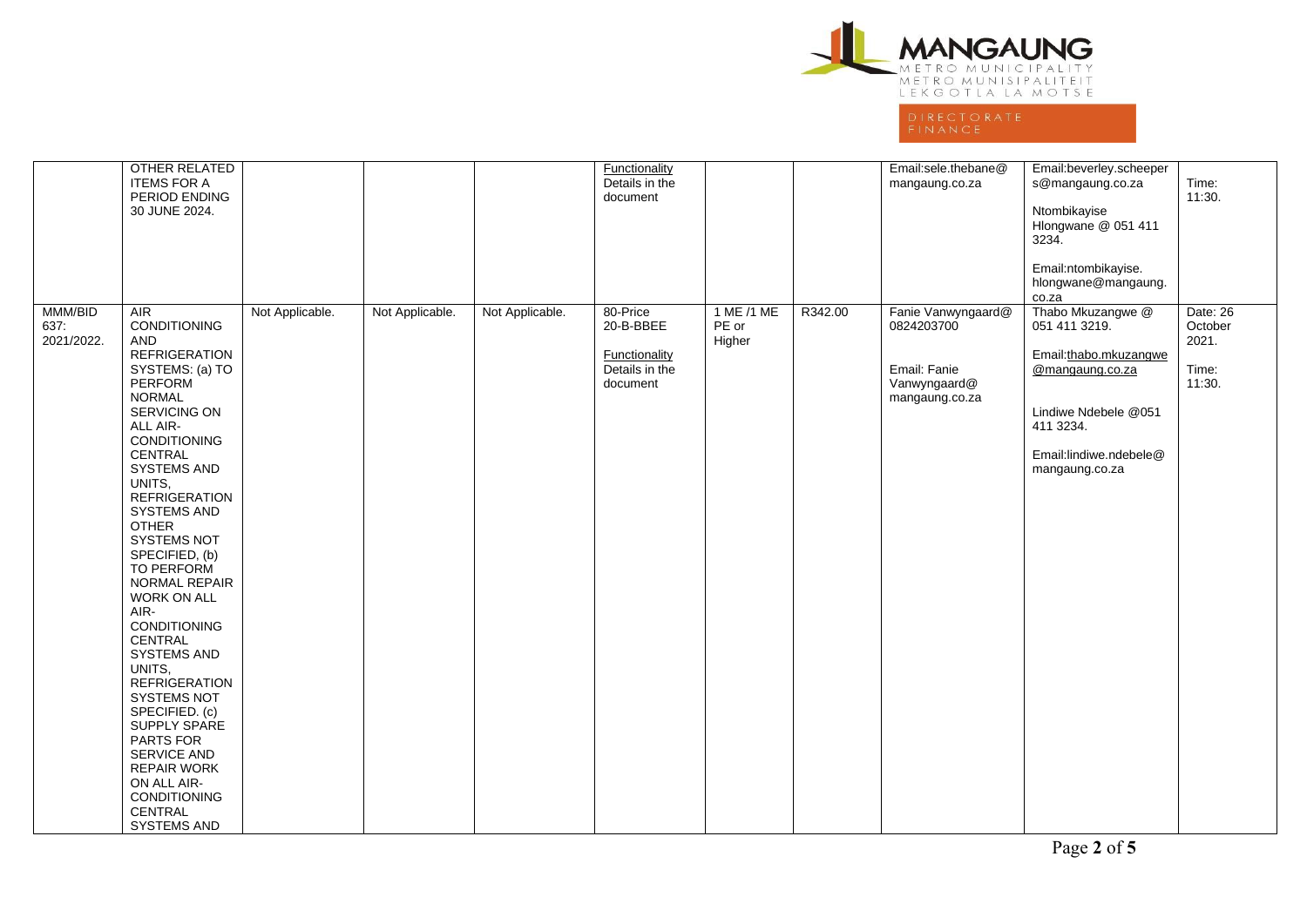

|                              | UNITS,<br><b>REFRIGERATION</b><br><b>SYSSTEMS AND</b><br>OTHERS NOT<br>SPECIFIED, (d)<br>SUPPLY,<br>DELIVERY,<br><b>INSTALLATION</b><br><b>AND</b><br><b>COMMISSIONING</b><br>OF NEW AIR<br>CONDITIONING<br>UNITS.<br>SYSTEMS,<br><b>CCESSORIES</b><br>AND OTHER<br><b>SYSTEMS NOT</b><br>SPECIFIED FOR<br>AUTO<br><b>ELECTRICAL</b><br>SERVICES FOR A<br>PERIOD ENDING<br>30 JUNE 2024. |                                                                                                                      |                                                                                              |                 |                                                                             |                             |           |                                                                               |                                                                                                                                                                |                                                 |
|------------------------------|------------------------------------------------------------------------------------------------------------------------------------------------------------------------------------------------------------------------------------------------------------------------------------------------------------------------------------------------------------------------------------------|----------------------------------------------------------------------------------------------------------------------|----------------------------------------------------------------------------------------------|-----------------|-----------------------------------------------------------------------------|-----------------------------|-----------|-------------------------------------------------------------------------------|----------------------------------------------------------------------------------------------------------------------------------------------------------------|-------------------------------------------------|
| MMM/BID<br>638.<br>2021/2022 | <b>CONSTRUCTION</b><br>OF NEW<br><b>COMMUNITY</b><br><b>HALL IN THABA</b><br><b>NCHU</b><br><b>COMMUNITY</b><br>CENTRE.                                                                                                                                                                                                                                                                  | A minimum of<br>30% to be<br>subcontracted to<br>an EME or QSE<br>which is at least<br>51% owned by<br>black people. | 1% of contract<br>value to be set<br>aside for<br>employment of<br>Interns/Learners<br>hips. | Not Applicable. | 90-Price<br>10-B-BBEE<br>Functionality<br>Details in the<br>document        | 7 GB/6GB<br>PE or<br>Higher | R1 319.00 | Sunil Poken @<br>051 405 8428<br>Email:sunil.poken@<br>mangaung.co.za         | Selemela Lehare @ 051<br>411 3200.<br>Email:selemela.lehare@<br>mangaung.co.za<br>Mojalefa Thipe @ 051<br>411 3234.<br>Email:mojalefa.thipe@<br>mangaung.co.za | Date: 26<br>October<br>2021.<br>Time:<br>11:30. |
| MMM/BID<br>639.<br>2021/2022 | <b>SUPPLY AND</b><br>DELIVERY OF<br><b>SPARES AND</b><br><b>GENERAL</b><br><b>MAINTENANCE</b><br>OF FLEET FOR A<br>PERIOD ENDING<br>30 JUNE 2024.                                                                                                                                                                                                                                        | Not Applicable.                                                                                                      | Not Applicable.                                                                              | Not Applicable. | 80-Price<br>20-B-BBEE<br><b>Functionality</b><br>Details in the<br>document | None.                       | R342.00   | Mompati.Tlhale @<br>051 405 8791<br>Email: Mompati. Thale<br>@ mangaung.co.za | Thabo Mkuzangwe @<br>051 411 3219.<br>Email:thabo.mkuzangwe<br>@mangaung.co.za<br>Portia Mollo @ 051 411<br>3234.<br>Email:portia.mollo@<br>mangaung.co.za     | Date: 25<br>October<br>2021.<br>Time:<br>11:30. |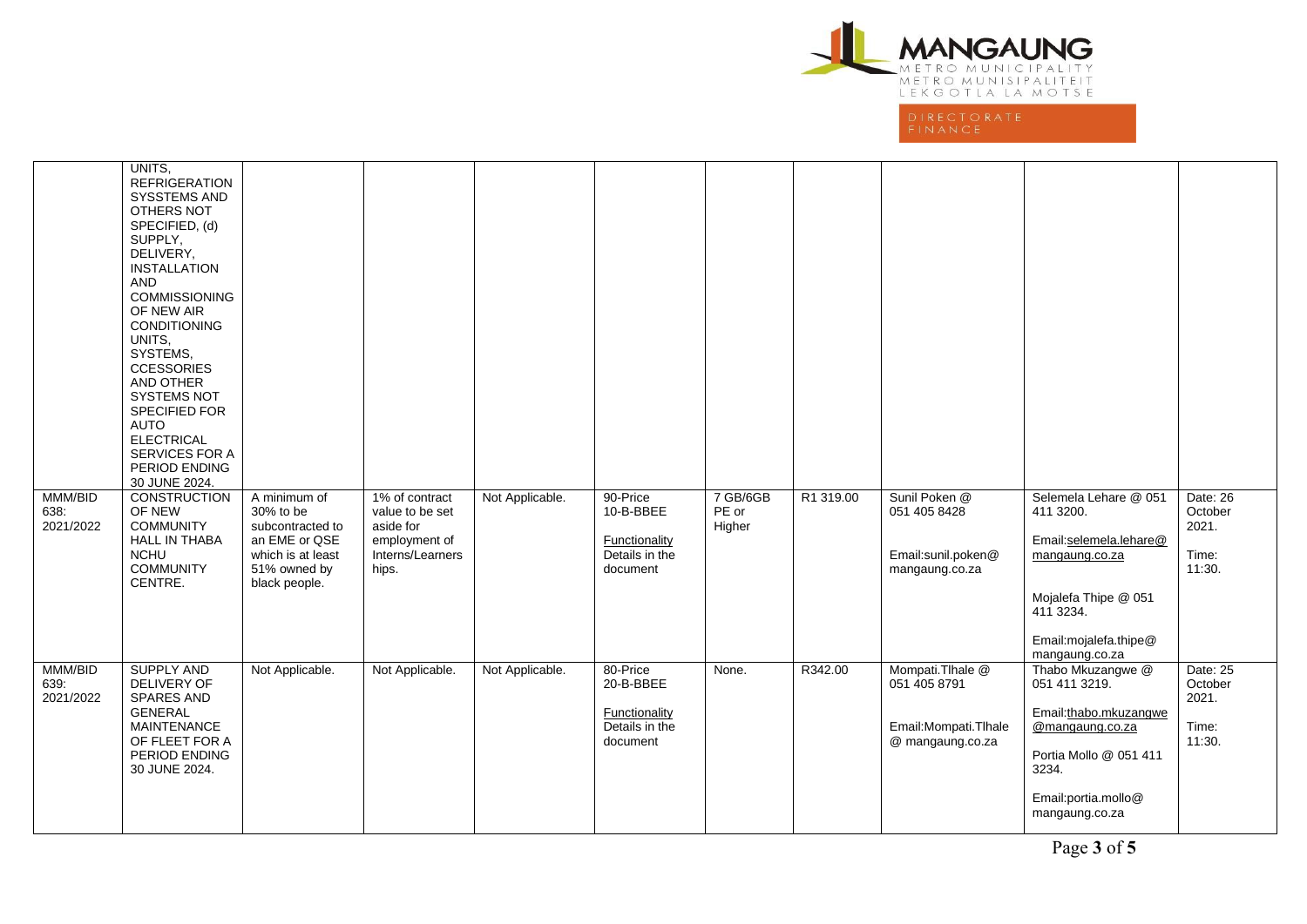

# **DIRECTORATE**

| MMM/BID<br><b>APPOINTMENT</b><br>OF SERVICE<br>640.<br>2021/2022<br>SUPPLY AND<br><b>DELIVERY OF</b><br><b>VARIOUS</b><br><b>VEHICLES</b><br>UNDER FULL<br><b>MAINTENANCE</b><br>LEASE FOR THE<br>PERIOD ENDING<br>30 JUNE 2024. | Not Applicable.<br>PROVIDERS FOR<br><b>CATEGORIES OF</b> | Not Applicable. | Not Applicable.                                                                | 90-Price.<br>10-B-BBEE.<br>Functionality<br>Details in the<br>document. | None.                                                                             | R <sub>1</sub> 319.00 | Mompati.Tlhale @<br>051 405 8791<br>Email: Mompati. Thale<br>@ mangaung.co.za | Beverley Scheepers @<br>051 411 3219.<br>Email:beverley.scheeper<br>s@mangaung.co.za<br>Ntombikayise<br>Hlongwane @ 051 411<br>3234.<br>Email:ntombikayise.<br>hlongwane@mangaung.<br>co.za | Date: 22<br>October<br>2021.<br>Time:<br>11:30. |  |  |
|----------------------------------------------------------------------------------------------------------------------------------------------------------------------------------------------------------------------------------|----------------------------------------------------------|-----------------|--------------------------------------------------------------------------------|-------------------------------------------------------------------------|-----------------------------------------------------------------------------------|-----------------------|-------------------------------------------------------------------------------|---------------------------------------------------------------------------------------------------------------------------------------------------------------------------------------------|-------------------------------------------------|--|--|
| PAYMENTS CANNOT BE MADE AT SUPPLY CHAIN MANAGEMENT OFFICES BUT CAN BE                                                                                                                                                            |                                                          |                 |                                                                                |                                                                         | ALTERNATIVELY, DIRECT OR ELECTRONIC DEPOSITS CAN BE MADE TO THE MMM BANK ACCOUNT: |                       |                                                                               |                                                                                                                                                                                             |                                                 |  |  |
| MADE AT THE FOLLOWING MUNICIPAL PAY POINTS:                                                                                                                                                                                      |                                                          |                 |                                                                                |                                                                         |                                                                                   |                       |                                                                               |                                                                                                                                                                                             |                                                 |  |  |
| BRAM FISCHER BUILDING BLOEMFONTEIN,                                                                                                                                                                                              |                                                          |                 |                                                                                |                                                                         | NEDBANK, ACCOUNT NO: 1186239778, BRANCH CODE:198765, REF NO: 4302142551019ZZZZZ11 |                       |                                                                               |                                                                                                                                                                                             |                                                 |  |  |
| RE -A-HOLA SHOPPING COMPLEX - BOTSHABELO.                                                                                                                                                                                        |                                                          |                 |                                                                                |                                                                         |                                                                                   |                       |                                                                               |                                                                                                                                                                                             |                                                 |  |  |
| THABA - NCHU CIVIC CENTRE, HOSTEL ONE - BLOEMFONTEIN (DR. BELCHER<br>ROAD),                                                                                                                                                      |                                                          |                 |                                                                                |                                                                         |                                                                                   |                       |                                                                               |                                                                                                                                                                                             |                                                 |  |  |
| MANGAUNG REGIONAL OFFICES – CNR. MOSHOESHOE & GEORGE LUBBE ROADS                                                                                                                                                                 |                                                          |                 |                                                                                |                                                                         |                                                                                   |                       |                                                                               |                                                                                                                                                                                             |                                                 |  |  |
| <b>BLOEMFONTEIN.</b>                                                                                                                                                                                                             |                                                          |                 |                                                                                |                                                                         |                                                                                   |                       |                                                                               |                                                                                                                                                                                             |                                                 |  |  |
| THE AVAILABILITY OF DOCUMENT:22 September 2021                                                                                                                                                                                   |                                                          |                 |                                                                                |                                                                         | AII BID DOCUMENTS TO BE COLLECTED AND SUBMITTED AT:                               |                       |                                                                               |                                                                                                                                                                                             |                                                 |  |  |
|                                                                                                                                                                                                                                  |                                                          |                 | Supply Chain Management Offices, 6 Mannion Road, Orangesig, Bloemfontein, 9300 |                                                                         |                                                                                   |                       |                                                                               |                                                                                                                                                                                             |                                                 |  |  |

### Notice: **193**

Minimum Requirements:

1. Tax clearance reference number and tax compliance status pin.2. In the case of the Joint venture a tax clearance reference number and tax compliance status pin of all parties must be attached. 3. Copy of Centralised Supplier's Database Administered by National Treasury (CSD).) 4. In case of a JV Copy of Centralised Supplier's Database Administered by National Treasury (CSD).) of all parties must be attached. 5. Copy of JV agreement (in case of JV) must be attached. 6. Proof from the relevant Municipality that municipal rates and taxes of the bidder are not in arrears for period of more than 90 days from the closing date of the bid. The Municipality shall accept municipal rates and taxes bearing name of the directors irrespective of the company address and also Municipal rates and taxes not bearing company / directors name, however the address on the municipal rates and taxes must match the one of the company's / director's address or, proof that the bidder is leasing a property and the valid lease agreement must be submitted with the bid document on the closing date of the bid or, proof that the bidder is sub - leasing a property and the main lease agreement must be submitted together with the sub – lease agreement on the closing date of the bid (refer to ANNEXURE C) or, provide a stamped letter from the relevant Councilor stating that bidder's business is conducted in the property where the municipality is not issuing municipal accounts / statements . 7. In case of a JV document (s) stated in 6 above must be attached for each member. 8 All supplementary / compulsory forms contained in the bid document must be completed and signed in full. 9. Bidders will only be allowed to submit one bid document per bid (either as a joint venture or individual company not both). 10. Failure to comply with the above-mentioned conditions will invalidate your bid.

### Please Note:

2. Section 217 of the constitution of the Republic of South Africa requires an organ of state to contract for goods and services in accordance with a system which is fair, equitable, transparent, competitive and cost effective. 2. No bid(s) will be accepted from a person in the service of the state. 3. No telegraphic, telefax and late bids will be accepted. 4. The bidder who scores the highest procurement points in terms